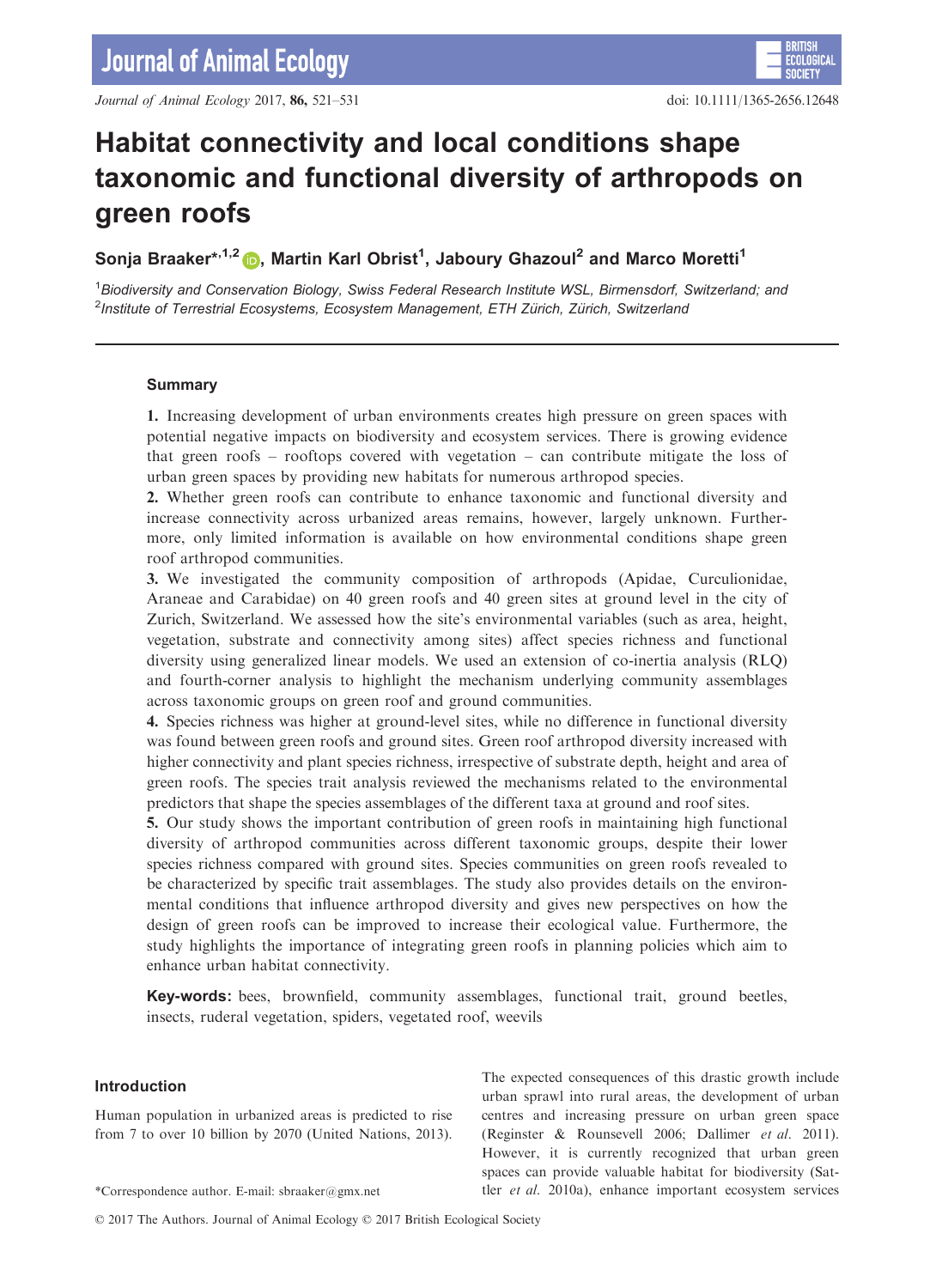(Tratalos et al. 2007), foster the contact of people with nature close to where they work and live and they can contribute to human wellbeing (Fuller et al. 2007).

In the last decade green roofs, rooftops covered with vegetation, have been actively promoted to provide ecosystem services (Oberndorfer et al. 2007) but also to compensate for the loss of species habitat on ground level and to increase or maintain urban biodiversity (Francis & Lorimer 2011). Despite this general claim of green roof proponents there are currently only few studies with adequate design available, which demonstrate their ecological benefits. Therefore, no premature claims on the value of green roofs as compensation for ground-level habitat should be made (Williams, Lundholm & MacIvor 2014). We focus in this work on extensively managed green roofs (hereafter simply named green roofs) which are managed without irrigation systems, fertilizers and pesticides and require minimal maintenance (normally up to twice a year). In general, these green roofs have a shallow substrate with vegetation adapted to the extreme environmental conditions on green roofs (Köhler 2006). There is growing insight that extensively managed green roofs can harbour considerable abundance and diversity of arthropods, provided that they are designed with a diverse vegetation structure including high plant diversity (Brenneisen 2006; Madre et al. 2013). Comparison with ground-level habitats remain however rare. Braaker et al. (2014) showed that green roofs contribute to increasing habitat connectivity (sensu Fischer & Lindenmayer 2007) for different invertebrate groups across densely urbanized areas. Nevertheless, it is currently not well-understood how specific local environmental factors and habitat connectivity of green roofs influence taxonomic and functional diversity on green roofs and in surrounding urban green spaces (Francis & Lorimer 2011; Tonietto et al. 2011). This knowledge is however crucial for policymakers and green roof planners to promote the construction of biodiverse green roofs.

Community assembly rules predict that in a specific environment only species with adapted functional traits are able to survive (Keddy 1992; Grime 2006; Weiher et al. 2011). Green roof habitats are generally characterized by spatial isolation, limited size, large fluctuations in terms of temperature and water availability, high winds and strong insolation (MacIvor & Lundholm 2011). We expect that these harsh environmental conditions act as strong environmental filter leading to arthropod species communities with distinct functional traits related to dispersal, stress tolerance and resource requirements when compared to communities living in similar ground habitats (e.g. Moretti et al. 2009; Dziock et al. 2011; Gerisch et al. 2012; Fournier et al. 2015).

In this study, we compare the impact of environmental factors related to area, height, vegetation, substrate and connectivity on species richness (taxonomic diversity) and species trait diversity (functional diversity) of four distinct arthropod groups (Apidae, Curculionidae, Araneae and

Carabidae) by investigating extensively managed 40 green roofs and 40 ground sites in the city of Zurich, Switzerland. The selected environmental variables are expected to influence diversity of arthropods judging from previous studies on green roofs (Schindler, Griffiths & Jones 2011; Madre et al. 2013). The four model arthropod groups were selected because of their sensitivity to changes in environmental conditions and their use of resources over different spatial scales (e.g. Eyre et al. 1989; Cane et al. 2006; da Silva et al. 2008; Kovács-Hostyánszki et al. 2013). They are therefore expected to respond to both, local habitat conditions and landscape features in different ways. Specifically, we ask the following questions: (i) Does taxonomic and functional diversity differ between green roofs and ground sites? (ii) Which environmental factors impact taxonomic and functional diversity on green roofs and on ground sites? (iii) Are arthropod communities on green roofs characterized by species with specific traits? (iv) What species traits are associated with specific environmental variables on green roofs and ground sites?

# Materials and methods

### study area and study sites

The city of Zurich, Switzerland, covers a surface of 91.9 km<sup>2</sup> and has approximately 400 000 inhabitants (2014 census data). Zurich has neighbourhoods of densely built-up residential and industrial areas, but also contains a large number of historical and recently established public and private green spaces (Hennig & Ghazoul 2011). Many buildings support intensively or extensively managed vegetated rooftops (87 ha vegetated roofs in 2007, i.e. 23% of the surface that could be potentially vegetated; Tschander 2007). We selected 40 extensively managed green roofs (hereafter green roofs) with ages ranging between 2 and 45 years (mean = 13) and substrate depths between 5 cm (50% of all green roofs) and 13 cm, with one exception with a substrate depth of 200 cm. The single roof with deep substrate layer was retained in our analyses since the site was not an outlier in any of the other environmental variables or in arthropod abundance or number of taxa.

We also chose 40 extensively managed green sites at ground level (hereafter ground sites) such as road verges, brownfields and dry meadows, representing the best possible analogues to green roof vegetation. Similar to the investigated green roofs, the extensively managed ground sites are managed without irrigation system, fertilizers and pesticides and require little to no maintenance. The ages of the ground site vegetation ranged between 0 and 86 years (mean = 12). Equipment vandalism forced us to exclude two study sites at the ground from the analyses. All study sites were well-distributed over the city with a median distance between adjacent study sites of 242 m (25% quartile =  $109 \text{ m}$ ;  $75\%$  quartile = 479 m).

#### arthropod species and species traits

Flying arthropods were captured using a non-directional window interception trap in combination with a yellow pan trap (diameter 44 cm) placed at 15 m above ground (Duelli, Obrist & Schmatz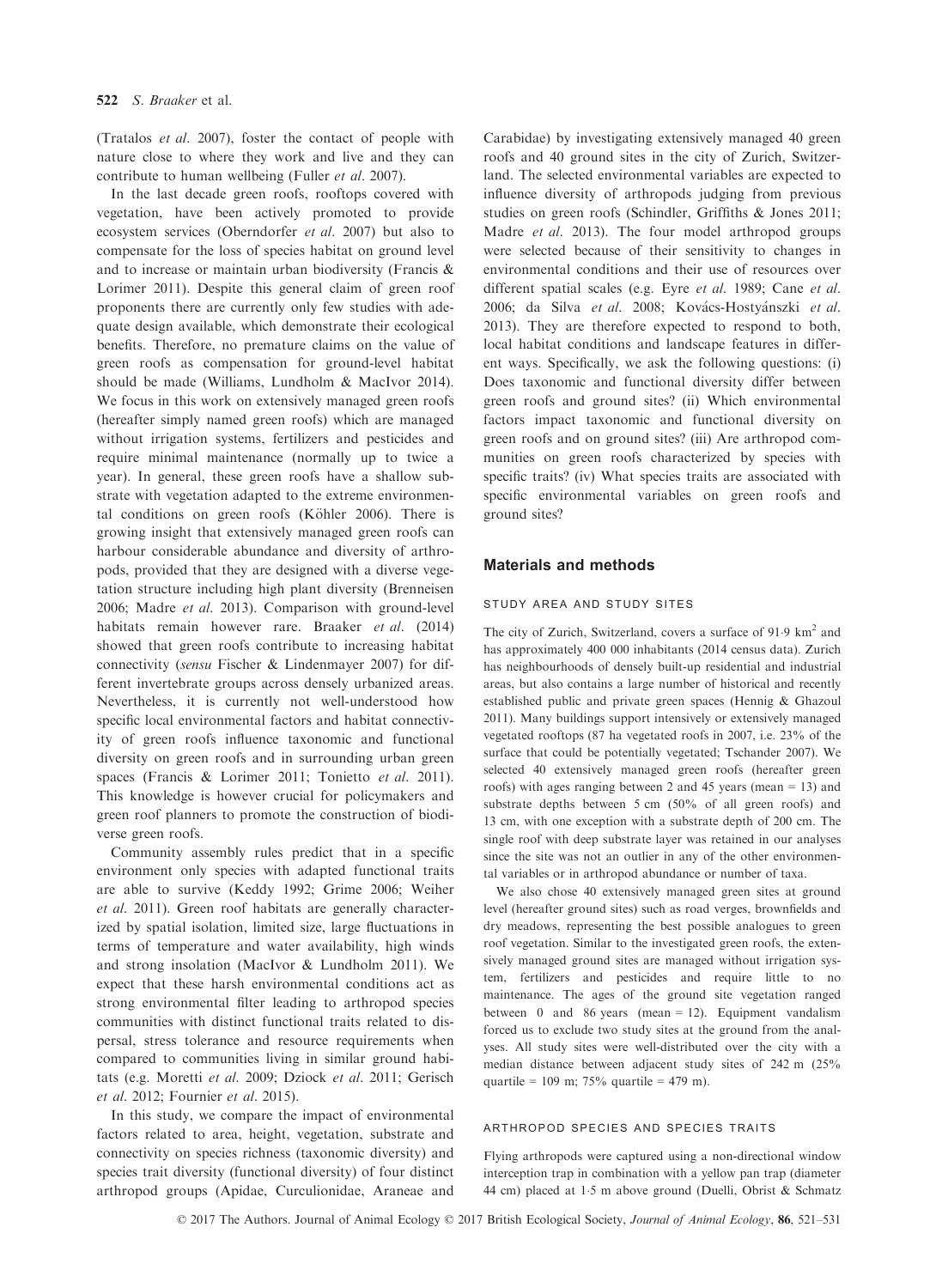1999). Surface-dwelling arthropods were sampled using pitfall traps (diameter 72 mm), covered with transparent roofs 10 cm above the cups. At each site, six pitfall traps were arranged in groups of three with a minimum of 20 m distance between triplets. Traps were filled with 02% Rocima solution (bactericidefungicide; Acima, Buchs, Switzerland). Specimens were collected weekly during two sampling periods from May 24th to July 4th and from August 2nd to September 5th in 2010 resulting in a total of 11 visits. Specialists (see Acknowledgements) counted and identified bees (Apidae), weevils (Curculionidae), spiders (Araneae) and ground beetles (Carabidae) to the species level. Honey bees (Apis mellifera) were excluded from the analysis since they are dependent on the location of apiaries and it is expected that the determinants of honeybee distribution is confounded by the locations of the bee hives. Voucher specimens of each species were deposited in the private collections of the specialists.

From the literature, we compiled a broad set of species traits relevant for survival and fitness of the species (sensu Violle et al. 2007). The species traits describe aspects considered to be sensitive to urbanization including life history, mobility and foraging behaviour (see Table 1 and Appendix S1, Supporting Information for references for the selected traits). Pearson correlation coefficients between species traits revealed to be all below 0.6 (data not shown).

### environmental predictors

At each study site, we measured ten environmental variables: age of vegetation in years (Age), study site area in  $m<sup>2</sup>$  (Area), proportion of bare ground (Bare Ground), mean flower abundance (FlowAb), number of plant species (No. plant sp.), proportion of Sedum plants and other Crassulaceae (Crassulaceae), substrate depth (SubDepth), substrate type (SubType), site height class (HeightCl) and site connectedness (Connectivity) (Table 2). We used land-cover types from a GIS habitat map of Zurich with a precision of 10 m (Biotoptypenkartierung der Stadt Zürich 2010), in combination with GIS layers of buildings and streets from the Swiss Federal Office of Topography (Vector25 Swisstopo 2011) to measure habitat connectivity of the sites. Since different arthropod groups have different mobility and depend on different

resources we first created four alternative binary landscape maps with different *a priori* designation of certain land-cover types being habitat or matrix (Table S1). Habitat was defined as either Brown (ruderal vegetation, gravel sites, green roofs), Urbangreen (homogeneous and structured green land cover), Vegetation (all land-cover types having some vegetation including woody plants and gravel dominated sites) or as Nonvertical (all land cover types except buildings and woody plants) while all other land cover types were defined as hostile matrix respectively (Table S1). For each study site, connectivity was calculated as edge density (ED), mean proximity (MP) and mean nearest neighbour distance (MNN) based on each of the four habitat-matrix landscapes at four different scales around the study site (100, 200, 300 and 400 m radius) resulting in 16 measures of ED, MP and MNN respectively. For each diversity measure (species richness and functional diversity) of each arthropod group we subsequently selected the optimal scale and landscape matrix (Schweiger et al. 2005) for ED, MP and MNN separately based on the spearman correlation coefficient  $rho_s$ . As final step a principal component analysis (PCA) was performed with the optimal measures of ED, MP and MNN. The first PCA axes (one per arthropod group and diversity measure) were used as connectivity variables in the subsequent analyses (for details see Appendix S2, Tables S1 and S2).

#### statistical analyses

Statistical analyses were performed in R Version 2.13.1 (R Development Core Team, 2011) separately for the four arthropod groups. We measured biodiversity in terms of species richness (SR) and of functional diversity  $(FD<sub>O</sub>)$ . Species richness was inferred as the number of species per site. Functional diversity was measured using Rao's index of quadratic entropy FD<sub>O</sub> (Rao 2004), a widely used metric of functional diversity which has been shown to be independent of species richness (Mouchet et al. 2010). FD<sub>Q</sub>, calculated using the R-package FD<sub>Q</sub> (Laliberté & Shipley 2011), equals the sum of pairwise distances between species weighted by their relative abundance and can be interpreted as the mean functional distance between two randomly selected individuals (Botta-Dukat 2005). Species occurring in one single site, were excluded from the calculation and a  $log(x + 1)$  transformation was applied on abundance to reduce the influence of very

Table 1. Species traits of bees, weevils, spiders and carabids related to mobility (size, wing size and flying or ballooning ability), foraging behaviour (sociality, parasitism and hunting strategy) and resource selection (diet breadth, nesting habitat, habitat specialization). Sources for species traits are listed in Appendix S1

| Group    | Trait                                  | Type       | Description                                                                                                       |
|----------|----------------------------------------|------------|-------------------------------------------------------------------------------------------------------------------|
| Bees     | <b>Size</b>                            | Continuous | Inter-tegula distance in mm                                                                                       |
|          | Sociality                              | Nominal    | Solitary/Social (including primitive eusocial and social species)                                                 |
|          | Cleptoparasitic                        | Nominal    | Non-parasitic/Parasitic                                                                                           |
|          | Diet breadth                           | Nominal    | Oligolectic/Polylectic                                                                                            |
|          | Nesting habitat                        | Nominal    | Cavity-nesting/Ground-nesting (not exclusive)                                                                     |
| Weevils  | Flying                                 | Nominal    | Non-flying/Flying                                                                                                 |
|          | Diet breadth                           | Nominal    | Monophagous/Oligophagous/Polyphagous                                                                              |
| Spiders  | <b>Size</b>                            | Continuous | Body size in mm                                                                                                   |
|          | Ballooning                             | Nominal    | Not ballooning, ballooning                                                                                        |
|          | Hunting strategy                       | Nominal    | Web builders: sheet web, space or orb web (SpaceOrb web)<br>Hunters: running, ambushing or stalking (AmbushStalk) |
| Carabids | <b>Size</b>                            | Continuous | Body size in mm                                                                                                   |
|          | Wing size                              | Ordinal    | Brachypterous $(0)$ , polymorphic $(0.5)$ , macropterous $(1)$                                                    |
|          | Habitat specialization (Habitat spec.) | Ordinal    | Little habitat specialist $(1)$ , medium specialist $(2)$ , high specialist $(3)$                                 |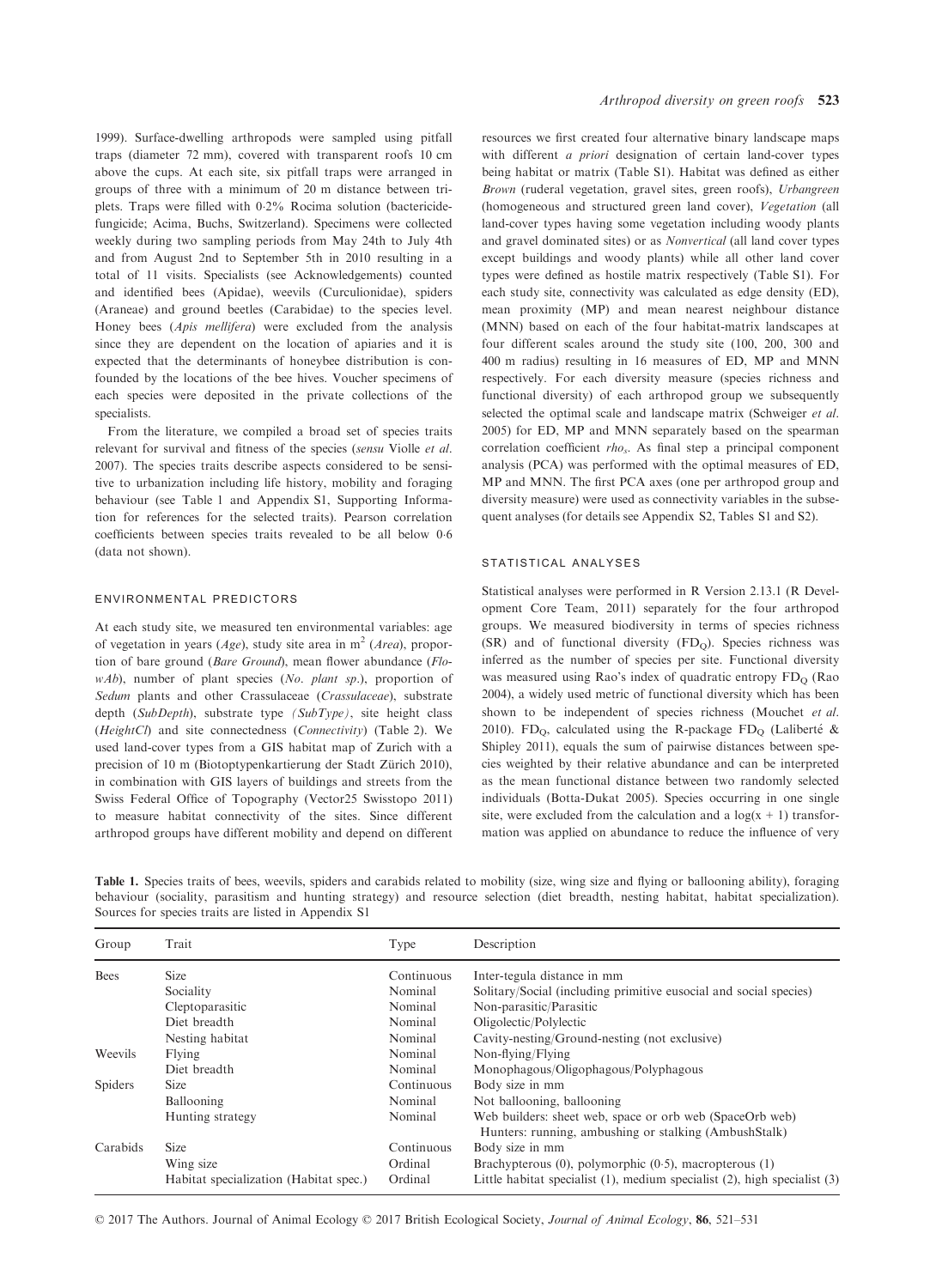Table 2. Environmental variables measured at each site

| Env. variables Description |                                                                                                       |
|----------------------------|-------------------------------------------------------------------------------------------------------|
| Age                        | Years since last structural modification<br>(e.g., ploughing, building demolition)                    |
| Area                       | Area of site in $m2$                                                                                  |
| Bare ground                | Proportion of study site covered by bare soil                                                         |
| FlowAb                     | Mean flower abundance at site*                                                                        |
| No. plant sp.              | Number of plant species <sup>†</sup>                                                                  |
| Crassulaceae               | Proportion of study site surface covered by<br>Crassulaceae (mainly Sedum species)                    |
| <b>SubDepth</b>            | Depth of substrate divided in two classes: 1<br>$(\leq 5$ cm), 2 ( $> 5$ cm)                          |
| SubType                    | Substrate type in 4 categories: soil; coarse gravel;<br>mixed gravel, volcanic substrate <sup>‡</sup> |
| HeightCl                   | Height of site divided in three classes: $1$ ( $\leq$ 5 m),<br>2 (5–14 m), 3 ( $\geq$ 15 m)           |
| Connectivity               | First axis of PCA of three habitat connectivity<br>metrics (see Appendix S1)                          |

\*Flower units were counted within three square meters with a stratified distribution at each site every second week May 24th to July 4th and from August 2nd to September 5th 2010. Densely clustered floral heads such as Apiaceae, Asteraceae and Fabaceae were counted as single flower units. Flower abundance per site was averaged across the whole sampling period.

† Assessed once by identifying all plant species in a five meter radius around each pitfall trap triplet, summed up for each site (grasses of the order Poales were not identified to species level). ‡ Substrate type was recorded but was then excluded from analyses as it showed collinearity with other variables (VIF >3).

abundant species and approximate a normal distribution (de Bello et al. 2007).

To compare  $SR$  and  $FD<sub>O</sub>$  on roof and ground sites (question i), we performed generalized linear models (GLM) with Poisson distribution for SR and Gaussian distribution for  $FD_0$  (Zuur *et al.* 2009) using the binary variable *Roof* (ground = 0, roof = 1) as the predictor variable (predictor variables all in capitals and italics). To identify the environmental variables influencing roof and ground communities (question  $ii$ ) we applied univariate and multivariate GLMs with Poisson distribution for SR and Gaussian distribution for FDQ. Since on ground sites Crassulaceae were almost not present, and there was little or no variation in respect to substrate depth (SubDepth) and site height (HeightCl), we assessed the impact of these variables on SR and  $FD<sub>O</sub>$  for roof communities only. We performed three univariate regressions, one for each predictor, with Holm's correction for multiple testing (Holm 1979). Multivariate regressions were used to identify the combined effect for the remaining seven variables: Age, Area, Bare Ground, FlowAb, No. plant sp., Substrate type and Connectivity. For Bare Ground and Connectivity we also included quadratic terms as predictors (a priori, only included in models with linear terms). Predictors were ensured to be non-collinear by checking that their variance inflation factor VIF – i.e. the proportion of variance in one predictor explained by all the other predictors in the model – was lower than three (Zuur, Ieno  $\&$ Elphick 2010). Substrate type showed a VIF  $\geq$ 3 and was consequently excluded from the analyses. We calculated multivariate regressions (R-package MuMIn; Barton 2012) for all possible combinations of predictor variables and performed AICc-based model averaging (AICc: Akaike's Information Criterion with correction for small sample size; Burnham & Anderson 2002) using

only top models with an AICc weight ≤6 (Richards, Whittingham & Stephens 2011). Model averaging calculates averaged coefficients for each predictor variable and the relative importance of a predictor as the sum of AICc weights of all top models containing that variable (Burnham & Anderson 2002). The relative importance of a predictor (the maximum importance of the predictor is one if it is present in all top models) can be interpreted as its contribution to the explanatory power of the models in which it is present. We validated the models with visualization tools to check the assumptions of normality, homogeneity and independence of residuals. Where we detected violation of the assumptions, predictor variables were transformed and/or outliers removed. We used arcsine transformation for all proportions  $p(\sqrt{p})$  log10 transformation for area and flower abundance and  $p(\sqrt{p})$  log10 transformation for area and flower abundance and log10 transformation for age  $(Age + 1)$  as the ages of some ground sites were less than 1 year. To facilitate the comparison of parameter estimates, we standardized all variables (mean  $= 0$ ;  $SD = 1$ ) before model analysis. A Mantel test between model residuals and the pairwise Euclidean distance matrix of coordinates of study sites revealed no spatial autocorrelation (Mantel test: P-value >0.05, based on 9999 permutations; Legendre & Legendre 1998). Since model averaging and interpreting the relative importance of variables is only meaningful if model fit is reasonably high (Symonds & Moussalli 2011), we calculated model fit of the full model using Cox & Snell's (1989) Pseudo- $R^2$  (abbreviated as  $R^2$ ).

We investigated species trait-environment associations including green roof as a binary environmental variable (questions *iii* and iv) with the fourth-corner method (Dray et al. 2014) and RLQ analysis (Doledec et al. 1996). Both methods enable the simultaneous linking of a table containing environmental variables (R), a community table with log-transformed species abundances (L) and a species traits table (Q). The fourth-corner method assesses the statistical significance of bivariate trait-environment relationships, while the RLQ analysis provides a multidimensional summary of the multivariate association. We first ran the fourth-corner method to investigate the link between species abundance and species traits, and between species abundance and environmental variables (according Dray & Legendre 2008). The null hypothesis of an absence of a link was tested at a significance level of  $\alpha = 0.05$ , after applying Holm's correction (Holm 1979) to the *P*-value for multiple testing (ter Braak, Cormont  $\&$ Dray 2012), and was rejected. Second, we performed an RLQ analysis (Doledec et al. 1996) to check for overall associations between species traits and environmental variables. RLQ analysis is an extension of co-inertia analysis in which the L table is analysed by a correspondence analysis (CA-L) and then R and Q tables are analysed by a Hill-Smith analysis (Hill & Smith 1976) with site-scores from CA-L as row weights for R and as column weights for L. Finally, RLQ maximises the covariance between the ordination of the R and Q tables via the species table (L).

### Results

In total, we captured and identified 48 086 specimens (21 240 on green roofs) of 480 species (321 on green roofs; 253 occurred at both green roofs and ground sites; Table S3). Univariate regressions of species richness (SR) showed significant differences between ground and roof sites for all taxonomic groups (Table 3a), with  $1.28-1.5$ times higher mean species richness at ground sites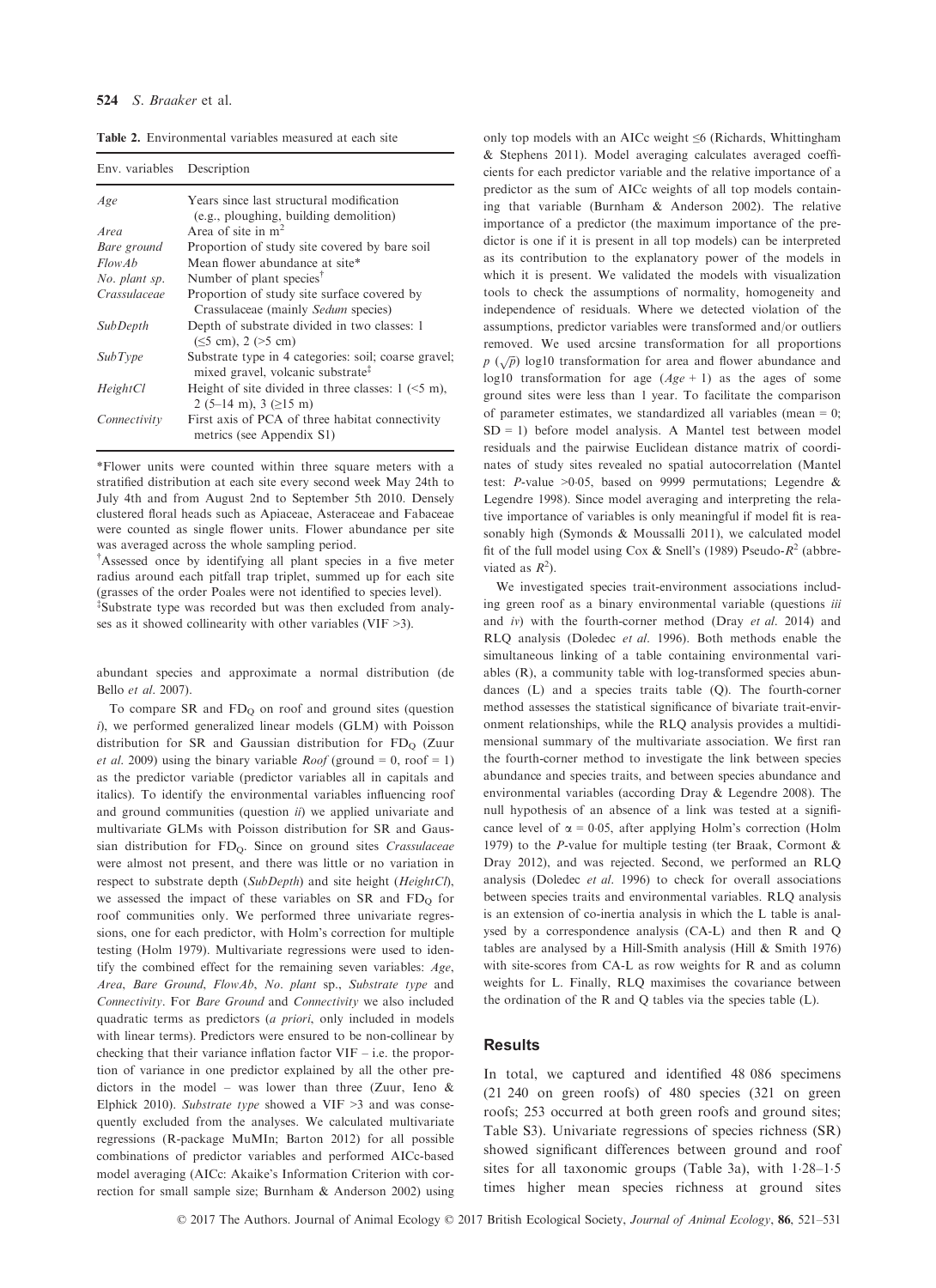compared with green roofs (Table S3). No significant difference was found for  $FD<sub>O</sub>$  for any arthropod group (Table 3b). Environmental variables specific to roof sites (substrate depth, height of the building or proportion of Crassulaceae) did not impact either SR or  $FD<sub>O</sub>$  of green

Table 3. Results of the univariate regression of species richness (a) and functional diversity (b) with the binary predictor Roof (ground  $= 0$  and roof  $= 1$ ). Estimates, standard errors (SE), test statistics (Wald z, t-value) and P-values are given. Significant differences between ground and roof diversity are highlighted with bold values. Species richness, but not functional diversity, of ground communities is significantly higher than that of green roof communities

| (a) Species richness     |          |                   |            |            |  |  |  |
|--------------------------|----------|-------------------|------------|------------|--|--|--|
| Group                    | β        | $+$ SE            | Wald z     | $P$ -value |  |  |  |
| <b>Bees</b>              | $-0.424$ | 0.053             | $-7.965$   | 0.000      |  |  |  |
| Weevils                  | $-0.494$ | 0.061             | $-8.054$   | 0.000      |  |  |  |
| Spiders                  | $-0.243$ | 0.051             | $-4.774$   | 0.000      |  |  |  |
| Carabids<br>$-0.566$     |          | 0.068<br>$-8.367$ |            | 0.000      |  |  |  |
| (b) Functional diversity |          |                   |            |            |  |  |  |
| Group                    | β        | $+$ SE            | $t$ -value | $P$ -value |  |  |  |
| <b>Bees</b>              | $-0.066$ | 0.103             | $-0.642$   | 0.521      |  |  |  |
| Weevils                  | 0.128    | 0.128             | 0.998      | 0.318      |  |  |  |
| Spiders                  | $-0.060$ | 0.104             | $-0.572$   | 0.567      |  |  |  |
| Carabids                 | 0.052    | 0.166             | 0.316      | 0.752      |  |  |  |

### Arthropod diversity on green roofs 525

roofs based on univariate regressions (Table S4). The effect on  $SR$  or  $FD<sub>O</sub>$  of the environmental variables occurring at both ground and roof sites was evaluated by the direction (positive or negative) and the relative importance of the explanatory variables in model averaging.

Species richness (SR; results shown in Fig. 1): Full models of multivariate regression analyses showed model fits  $(R^2)$ of  $0.37-0.62$  for green roofs and of  $0.57-0.93$  for ground sites (Fig. 1, Table S5), with highest variance explained for carabids (93%). Connectivity had a strong effect (relative importance  $>0.6$  on all arthropod groups on roof and ground sites, except for weevils at ground sites. The effect of connectivity on SR was mainly positive, whereas carabids showed a hump-shaped response (negative quadratic term). On green roofs, flower abundance increased the SR of bees, while the number of plant species had a strong positive effect on the SR of weevils and spiders. At ground level, the age of the sites had a prominent negative effect on SR of carabids. Site area increased the SR of weevils and spiders. The proportion of bare ground decreased the species richness of weevils, while a hump-shaped relationship was found for carabids. Further, at ground sites, flower abundance was important for the SR of weevils and the number of plant species for weevils and spiders.

Functional diversity (FD<sub>O</sub>; results shown in Fig. 2): Full models of multivariate regression analyses showed model fits  $(R^2)$  of 0.22–0.42 for green roofs and of 0.46–0.70 for ground sites (Fig. 2, Table S6). On green roofs,



Fig. 1. Relative importance (bar length), estimates ( $\beta$ ) and significance (\*P < 0.05; \*\*P < 0.01; \*\*P < 0.001) of model-averaged multiple regressions for species richness analysed for green roofs (a) and ground sites (b) separately. Relative importance of predictor variables indicates the individual contribution of the variable to the explanatory power of the models (a value of 1 indicates its presence in all top models; bars in black if  $>0.6$ ).  $R^2$  is measured as Pseudo- $R^2$  based on Cox & Snell (1989). P-values are only provided for comparison of the model averaging approach with null hypothesis testing. Predictor variables are listed in Table 2, while the number 2 following the variable name indicates quadratic terms.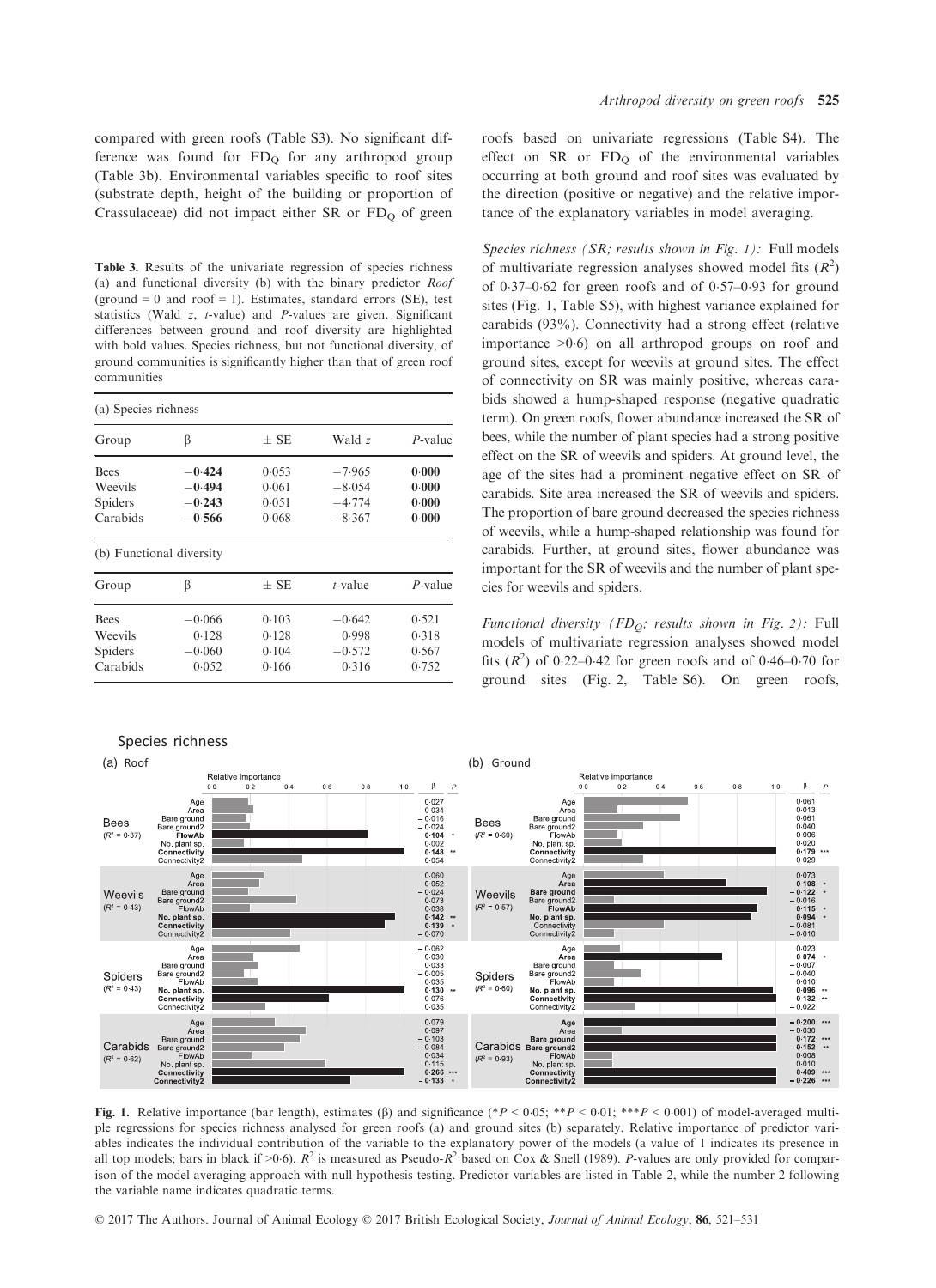### 526 S. Braaker et al.



# Functional diversity FD<sub>Q</sub>

Fig. 2. Results of model-averaged multiple regressions for functional diversity (FD<sub>O</sub>). Figure description as for Fig. 1.

connectivity strongly increased the  $FD_Q$  of bees and showed a U-shaped relationship (positive quadratic term) for weevils. The  $FD<sub>O</sub>$  of spiders revealed a hump-shaped relationship with bare ground and strongly increased with the number of plant species. At ground sites, connectivity was very important for the  $FD<sub>O</sub>$  of all arthropod groups although uniform relationships were not found (positive: bees and spiders, U-shaped: weevils and hump-shaped: carabids). The effects of the other variables on the  $FD<sub>O</sub>$ of ground sites varied considerably between arthropod groups.

Investigating the association between community species traits and environmental variables, fourth-corner analyses revealed several significant relationships (Table 4). Green roofs were positively linked with social

|          | Env. variables                                                                           |     |        |                 |                    |                  |                          |                           |
|----------|------------------------------------------------------------------------------------------|-----|--------|-----------------|--------------------|------------------|--------------------------|---------------------------|
|          | Traits                                                                                   | Age | Area   | Bare Ground     | FlowAb             | No. Plant sp.    | Connectivity             | Roof                      |
| Bees     | Size<br>Social<br>Oligolectic<br>Cleptoparasitic                                         |     |        |                 | $\hspace{0.1mm} +$ |                  | $+$                      | $^{+}$                    |
| Weevils  | Ground-nesting<br>Cavity-nesting<br>Flying<br>Monophagous<br>Oligophagous<br>Polyphagous |     | $+$    | $+$             |                    |                  | $\overline{\phantom{m}}$ | $^{+}$<br>$\! + \!\!\!\!$ |
| Spiders  | Size<br>Ballooning<br>Sheet web<br>SpaceOrb_web<br>AmbushStalk<br>Running                |     | $^{+}$ |                 |                    | $+$              | $+$                      |                           |
| Carabids | Size<br>Wing size<br>Habitat specialization                                              |     |        | $\! + \!\!\!\!$ |                    | $\boldsymbol{+}$ |                          |                           |

Table 4. Results of the fourth-corner analysis testing the relationships between species traits (rows; see Table 1) and environmental variables (columns; see Table 2). Significant positive relationships are indicated by  $+$ signs, significant negative relationships by  $-$  signs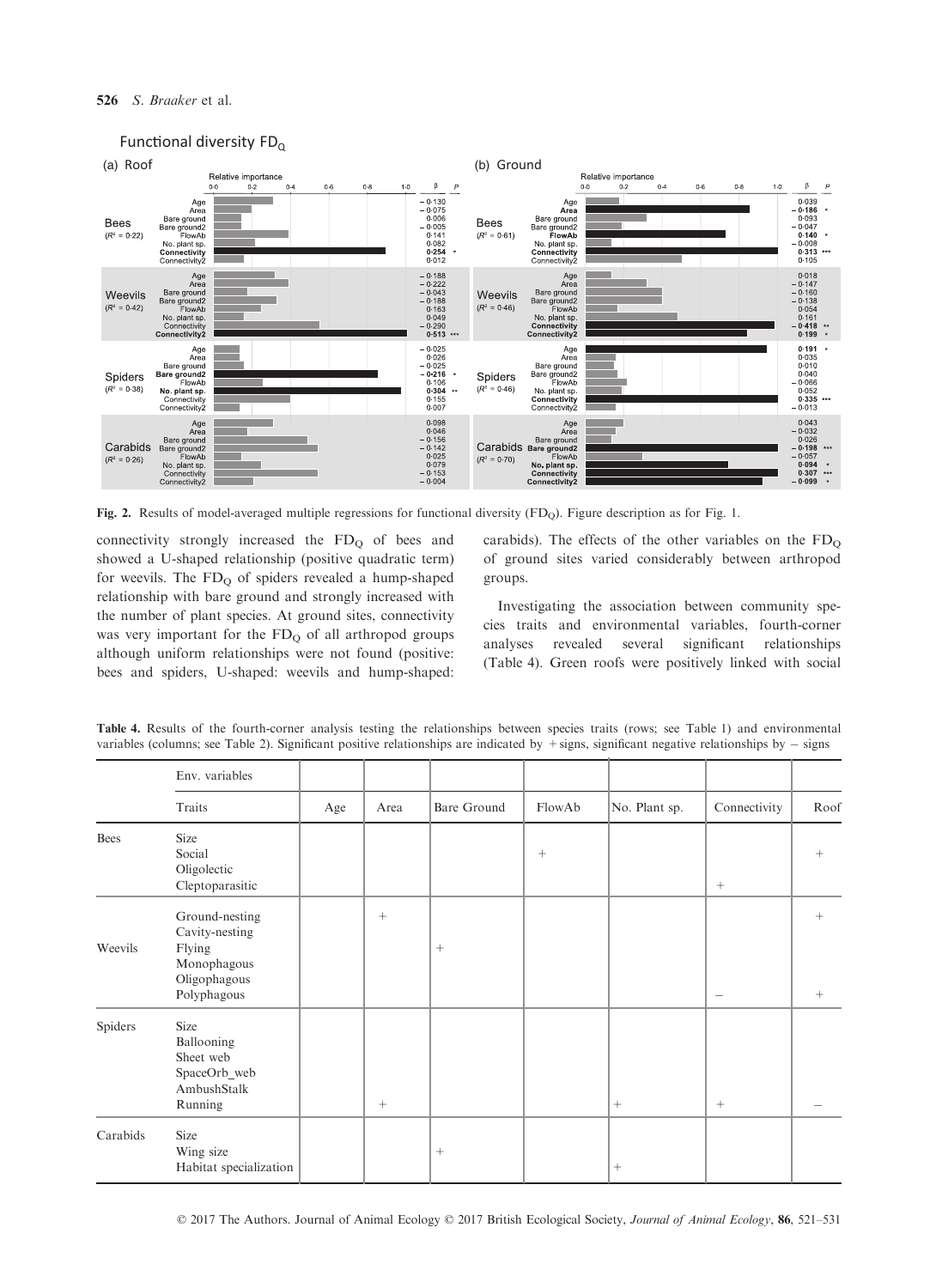and ground-nesting bees as well as with polyphagous weevils, while negatively associated with running spiders. Connectivity was positively related to cleptoparasitic bees and running spiders and negatively with polyphagous weevils. The global test of association between species traits and environmental variables in RLQ analyses were found to be significant ( $P < 0.001$ ; permutation test with 999 replicates). The first RLQ axis accounted for  $73.8\%$ (bees) to 817% (weevils) of the total co-inertia between species traits and environmental variables, and was mainly associated to the binary variable  $Root \text{ (} root = 1,$ ground  $= 0$ , see Fig. S1). The graphical representations of RLQ analyses provide a summary of the multivariate structure of the trait-environment relationship which was revealed to be highly consistent with the results of the fourth-corner analyses (Fig. S1). Additional relationships complementing the results from the fourth-corner analyses were inferred from the RLQ graph. In particular, large bees and small carabids as well as ballooning spiders hunting on sheet-webs correlated positively with green roofs in addition to the traits already identified by the fourth-corner analysis.

### **Discussion**

### comparison of arthropod diversity on roof and ground sites

The first objective of our study on four distinct arthropod groups on 40 green roofs and 38 extensively managed urban ground sites was to investigate whether taxonomic and functional diversity differ between green roofs and ground sites (question  $i$ ). Indeed, species richness  $(SR)$ was found to be 1.5 times higher at ground sites compared with green roofs. However, functional diversity (FDQ) did not differ between ground and roof sites. Higher species richness at ground sites compared with green roofs was also found by Tonietto et al. (2011), while similar functional diversity of pollinators at green roofs and ground sites was revealed by Ksiazek, Fant & Skogen (2012), showing that green roofs did not suffer from higher pollen limitation than ground sites. A possible explanation for the similar functional diversity on roof and ground sites is that functional traits on green roofs are more evenly distributed compared with ground sites. The harsh environmental conditions of green roofs may reduce the competitive exclusion of a few highly dominant species at ground sites, leading to a more even distribution among species and traits on roof sites compared with ground sites.

### environmental variables impacting green roof arthropod diversity

This study further aimed to identify which environmental factors impact taxonomic and functional diversity on green roofs compared with ground sites (question ii).

Habitat connectivity of the landscape surrounding the study sites had the most consistent effect (high coefficient and relative importance) on species richness on roof and ground sites and on functional diversity at ground sites. Our results are in line with the other studies demonstrating that landscape composition and configuration enhance species richness and composition of urban green space at ground level (Sattler et al. 2010b; Vergnes, Le Viol & Clergeau 2012). In a previous study on green roofs in the city of Zurich, Switzerland, Braaker et al. (2014) investigated community composition as the ensemble of species sampled with their abundance at a given site  $(\beta$ -diversity, species by sites matrix with abundances). They showed that green roof b-diversity of low-mobile species (carabids and spiders) was predominantly shaped by local processes (local environmental variables and species interactions) while  $\beta$ -diversity of high-mobile species (bees and weevils) was rather shaped by dispersal processes (immigration and emigration). Further their study demonstrated that connectivity variables strongly shaped arthropod communities on green roofs and showed indications of an exchange of individuals between green roofs and groundlevel sites.

In complementing the study of Braaker et al. (2014) which evaluated the overall impact of local processes on community composition, we investigated in this study the impact of specific environmental variables on species richness and functional diversity. Functionally diverse vegetation on green roofs has been shown to improve several ecosystem services such as storm water retention and building cooling (Lundholm et al. 2010). Our study demonstrates that diverse green roof vegetation additionally enhances arthropod diversity. The number of plant species on green roofs had a strong positive effect on the species richness of spiders and weevils. Although a positive relationship between plant diversity and animal diversity seems self-evident especially for phytophagous taxa (Siemann et al. 1998), this hypothesis has rarely been verified on green roofs (MacIvor & Lundholm 2011; Schindler, Griffiths & Jones 2011; Madre et al. 2013).

Our data did not show an effect of the substrate depth and the proportion of Sedum plants (Crassulaceae) on arthropod species richness or on functional diversity. Shallow substrate and large proportion of the roof surfaces covered by Sedum plants are expected to be characterized by low plant and low arthropod species richness mainly on newly installed green roofs (Gedge & Kadas 2005; Brenneisen 2006; Oberndorfer et al. 2007), while this relationship likely changes on older green roofs. Extensively managed green roofs are dynamic systems in which it has been shown that, over the long term, biomass and taxonomic and functional diversity of colonized plant species change considerably (Dunnett, Nagase & Hallam 2008; Catalano et al. 2016). The green roofs in our study had a mean age of 13 years and consequently were mature enough, that spontaneous colonization of plants increased species richness (Brenneisen 2006; Catalano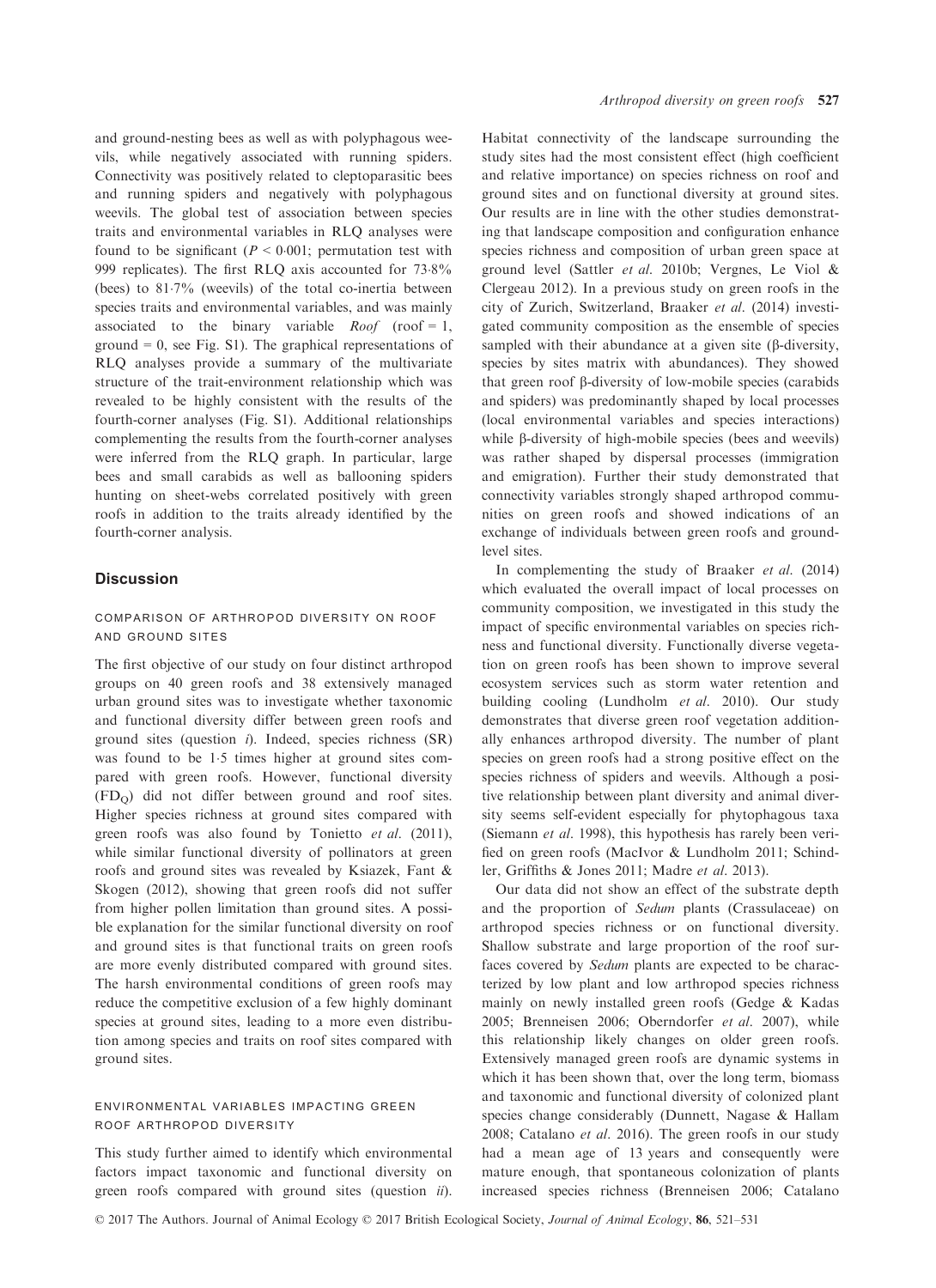et al. 2016). Further, spontaneous colonization has been shown to be facilitated on green roofs with shallow substrates as more open space is available (Dunnett, Nagase & Hallam 2008), but of course such spontaneous colonization will only influence plant species richness if management of green roofs is kept minimal. An additional variable influencing arthropod diversity mainly on ground sites is the proportion of vegetation and bare ground. The highest carabid species richness was found at old ground sites with intermediate levels of bare ground and landscape connectivity (explaining 93% of the variance). Carabid species richness on ground sites in our study is in line with the intermediate heterogeneity hypothesis (Duelli 1997), according to which increasing small-scale heterogeneity will positively affect biodiversity up to the point where edge density becomes too high and patch size too small, resulting in a decline in biodiversity (Fahrig et al. 2011). This hump-shaped pattern of connectivity could also be caused by the competitive disadvantage at intermediate connectivity levels of a few otherwise dominant species, thereby the survival of other species is facilitated and consequently leads to higher species diversity (Mouquet & Loreau 2003).

### trait-environment relationships

We identified several arthropod species traits, which showed a significant positive association with green roofs, i.e., traits that were more likely to be found at green roof than ground sites (question iii). Social bees, which were positively associated with green roofs and with flower abundance (Table 4), have been reported to be more flexible in terms of resource exploitation than solitary bees (Michener 2000; Westphal, Steffan-Dewenter & Tscharntke 2003). This might enable them to use the limited peak flowering time of Sedum plants on green roofs more efficiently (Dunnett, Nagase & Hallam 2008; MacIvor, Ruttan & Salehi 2015). In this study, ground-nesting bees (Table 4) and less pronounced also large bees (Fig. S1) were positively linked to green roofs and large study sites. In cities, ground-nesting bees are usually less frequent than cavity-nesting bees because of limited nesting resources, disturbance by humans, and high sensitivity to fragmentation and habitat loss (Zanette, Martins & Ribeiro 2005; Cane et al. 2006; McFrederick & LeBuhn 2006). One hypothesis to explain the positive association of ground-nesting bees with green roofs is that the stony and sandy, partially bare soil, of green roofs might provide suitable undisturbed nesting habitat for groundnesting bees, while at the same time offering sufficient flowering plants as foraging resources in proximity. Indeed, bees nesting in the substrate could be observed on some of the monitored green roofs during the field work (S. Braaker, pers. obs.). However, further research is needed to investigate the suitability of green roofs as nesting habitat for bees. Consistent with our study small bees were observed to be less common on green roofs compared with larger bees by MacIvor, Ruttan & Salehi (2015). Polyphagous weevils were also significantly positively associated with green roofs (Table 4). As generalist species they likely find the required foraging resources on green roofs. Moreover, at poorly connected sites, polyphagous weevils likely experience reduced competition with the more specialized oligo- and monophagous species. This hypothesis is supported by the positive, although not significant, correlation of the more specialized oligophagous species with well-connected ground sites rich in plant species (Fig. S1).

Furthermore, we identified a few environment-trait relationships which are not directly linked to green roofs (question iv). The link between cleptoparasitic bees and well-connected sites can be explained by their dependence on large populations of their specific host species. They are reported to be rare in fragmented urban ecosystems, likely because of their highly specialized diet (Matteson, Ascher & Langellotto 2008; Banaszak-Cibicka & Zmihorski 2012). The positive association of running spiders with large and well-connected sites, but negative relationship with green roofs is consistent with the description of running spiders as specialized species (K-strategists) of later succession stages (Nentwig 1988). Given their hunting strategy they need large foraging areas to find enough prey and are thus also more affected by connectivity than web building spiders (Bonte *et al.* 2003). In contrast, ballooning species are more likely to colonize roof sites since, as pioneer organisms (r-strategists), they are adapted to early successional stages and temporary habitats (Samu & Szinetár 2002).

The physical isolation at the horizontal and vertical plane of green roofs is generally assumed to limit arthropod colonization to highly mobile species (Brenneisen 2006; MacIvor 2015). Surprisingly, we found no clear link between mobility-related traits and connectivity or green roofs (Fig. S1). It is possible that urbanization acts as a strong filter leading to a convergence of mobility traits so that only highly mobile species survive in cities (Croci et al. 2008; Knapp et al. 2008). However, Lizée et al. (2011) could not confirm this hypothesis for urban butterflies. Alternatively, the ability to move may not be a single trait, but a complex of several related phenotypic and other life-history traits each affecting the movement of an individual (Bowler & Benton 2005; Clobert et al. 2009). Testing of these alternative hypotheses is beyond the scope of the present study and we suggest that further urban-rural gradient analyses will be necessary to test an overall increased mobility of arthropod species in cities.

### conclusion and management implications

To the best of our knowledge, this is the first time that – in addition to recognizing the value of green roofs as species habitat – the role of green roofs in maintaining high functional diversity of arthropod communities has been clearly demonstrated for different taxonomic groups. Our study has shown that urban green roofs host not merely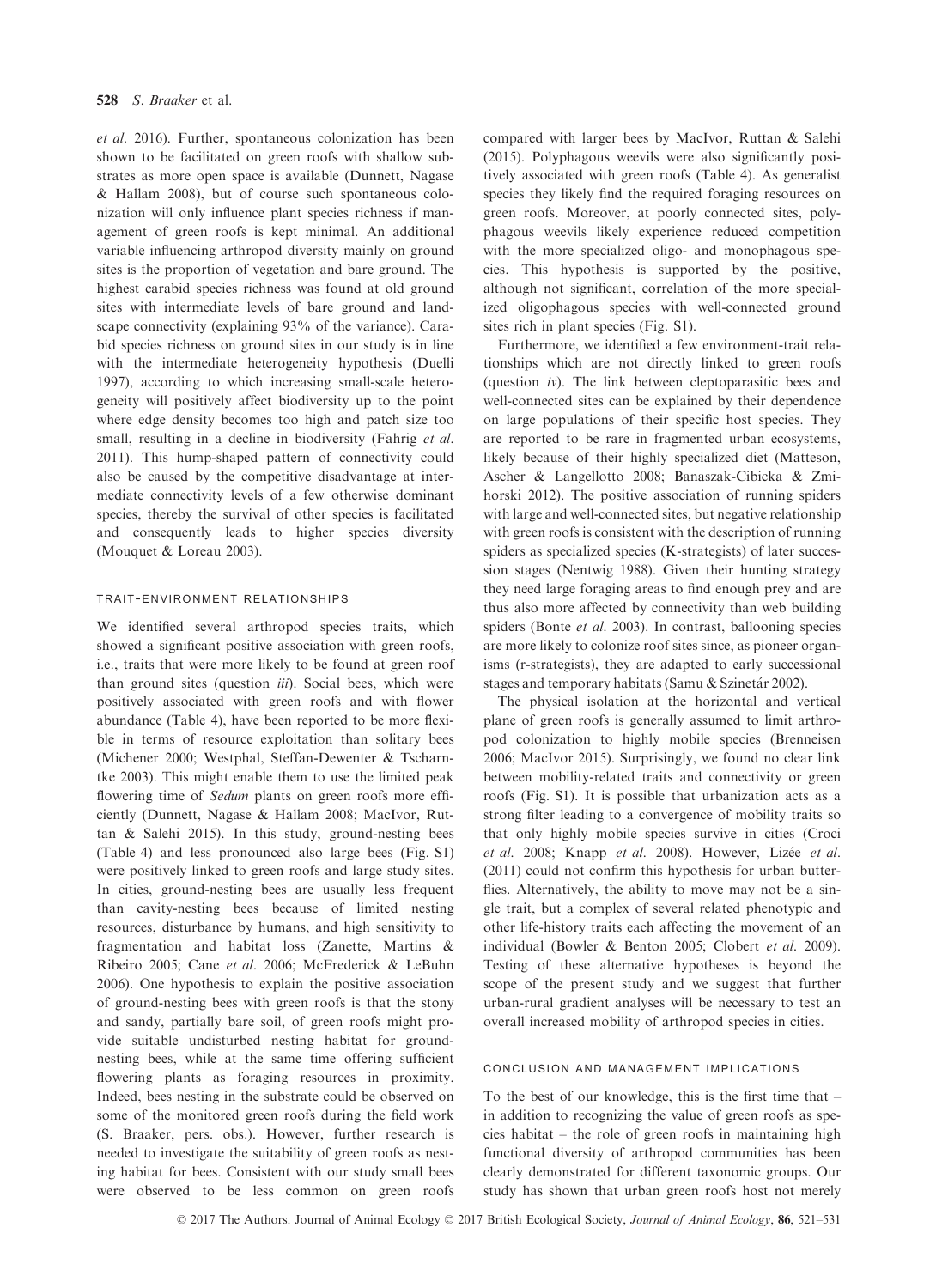an impoverished subset of ground communities but are characterized by species communities with specific trait assemblages, despite their lower species richness compared with ground sites. To enhance arthropod species richness and functional diversity of the investigated taxonomic groups, green roof design should focus on increasing vegetation diversity, spatial heterogeneity and resource abundance. Especially spontaneous colonization of plant species should be fostered since this process is a natural way towards achieving higher plant diversity on green roofs. If the objective is to favour the presence of pollinators on green roofs, planners should increase the proportion of flowering plants. Further, we demonstrated that habitat connectivity (i.e. a dense network of urban green areas) is essential to increase  $\alpha$ - and  $\beta$ - taxonomic and functional diversity on and among green roofs. For these reasons, policy makers should strive to promote an ecological design of green roofs to increase their biodiversity but should additionally enhance the integration of green roofs in urban planning strategies.

# Authors' contributions

M.M., M.O. and S.B. conceived the ideas and designed methodology; S.B. collected and analysed the data and led the writing of the manuscript. All authors contributed critically to the drafts and gave final approval for publication.

### Acknowledgements

We thank all property owners who allowed us the access to study sites. For valuable discussions, help with field work and species identification we are grateful to Fabio Bontadina, Julian Amacker, Urs Kormann (plants), Yannick Chittaro (carabids), Xavier Heer (spiders), Christoph Germann (weevils) and Jakub Straka (bees). We thank Stuart Roberts for providing a bee trait database. Stefan Hose, Bettina Tschander and Karin Hindenlang from "Grün Stadt Zürich" (GSZ) kindly supported our study. GIS layers were obtained from the Swiss Federal Office of Topography (Vector25 Swisstopo, 2011, DV03594) and from GSZ (Biotoptypenkartierung, 2010). The present work was financed by CCES-Centre of the ETH Zurich and was part of the project ENHANCE "Enhancing ecosystem connectivity through intervention – a benefit for nature and society?".

### Data accessibility

Data are available from the Dryad Digital Repository [https://doi.org/10.](https://doi.org/10.5061/dryad.ps657) [5061/dryad.ps657](https://doi.org/10.5061/dryad.ps657) (Braaker et al. 2017).

# References

- Banaszak-Cibicka, W. & Zmihorski, M. (2012) Wild bees along an urban gradient: winners and losers. Journal of Insect Conservation, 16, 331–343.
- Barton, K. (2012) MuMIn: Multi-model inference. Available at: [http://cra](http://cran.r-project.org/package=MuMIn) [n.r-project.org/package=MuMIn](http://cran.r-project.org/package=MuMIn) (accessed 1 October 2012).
- de Bello, F., Leps, J., Lavorel, S. & Moretti, M. (2007) Importance of species abundance for assessment of trait composition: an example based on pollinator communities. Community Ecology, 8, 163–170.
- Biotoptypenkartierung der Stadt Zürich (2010) Grün Stadt Zürich (GSZ), Zürich, Switzerland. Available at: [https://www.stadt-zuerich.ch/ted/de/](https://www.stadt-zuerich.ch/ted/de/index/gsz/planung_u_bau/inventare_und_grundlagen/naturschutz-inventar_und_kartierungen.secure.html) [index/gsz/planung\\_u\\_bau/inventare\\_und\\_grundlagen/naturschutz-inve](https://www.stadt-zuerich.ch/ted/de/index/gsz/planung_u_bau/inventare_und_grundlagen/naturschutz-inventar_und_kartierungen.secure.html) [ntar\\_und\\_kartierungen.secure.html](https://www.stadt-zuerich.ch/ted/de/index/gsz/planung_u_bau/inventare_und_grundlagen/naturschutz-inventar_und_kartierungen.secure.html) (accessed 20 February 2011).
- Bonte, D., Lens, L., Maelfait, J.P., Hoffmann, M. & Kuijken, E. (2003) Patch quality and connectivity influence spatial dynamics in a dune wolfspider. Oecologia, 135, 227–233.
- Botta-Dukat, Z. (2005) Rao's quadratic entropy as a measure of functional diversity based on multiple traits. Journal of Vegetation Science, 16, 533–540.
- Bowler, D.E. & Benton, T.G. (2005) Causes and consequences of animal dispersal strategies: relating individual behaviour to spatial dynamics. Biological Reviews, 80, 205–225.
- ter Braak, C.J.F., Cormont, A. & Dray, S. (2012) Improved testing of species traits-environment relationships in the fourth-corner problem. Ecology, 93, 1525–1526.
- Braaker, S., Ghazoul, J., Obrist, M.K. & Moretti, M. (2014) Habitat connectivity shapes urban arthropod communities: the key role of green roofs. Ecology, 95, 1010–1021.
- Braaker, S., Obrist, M.K., Ghazoul, J. & Moretti, M. (2017) Data from: Habitat connectivity and local conditions shape taxonomic and functional diversity of arthropods on green roofs. Dryad Digital Repository, [https://doi.org/10.5061/dryad.ps657.](https://doi.org/10.5061/dryad.ps657)
- Brenneisen, S. (2006) Space for urban wildlife: designing green roofs as habitats in Switzerland. Urban Habitats, 4, 27–36.
- Burnham, K.P. & Anderson, D.R. (2002) Model Selection and Multimodel Inference: A Practical Information-Theoretic Approach, 2nd edn. Springer, New York, NY, USA.
- Cane, J.H., Minckley, R.L., Kervin, L.J., Roulston, T.H. & Williams, N.M. (2006) Complex responses within a desert bee guild (Hymenoptera: Apiformes) to urban habitat fragmentation. Ecological Applications, 16, 632–644.
- Catalano, C., Marcenò, C., Laudicina, V.A. & Guarino, R. (2016) Thirty years unmanaged green roofs: ecological research and design implications. Landscape and Urban Planning, 149, 11–19.
- Clobert, J., Le Galliard, J.F., Cote, J., Meylan, S. & Massot, M. (2009) Informed dispersal, heterogeneity in animal dispersal syndromes and the dynamics of spatially structured populations. Ecology Letters, 12, 197–209.
- Cox, D.R. & Snell, E.J. (1989) The Analysis of Binary Data, 2nd edn. Chapman and Hall, London, UK.
- Croci, S., Butet, A., Georges, A., Aguejdad, R. & Clergeau, P. (2008) Small urban woodlands as biodiversity conservation hot-spot: a multitaxon approach. Landscape Ecology, 23, 1171–1186.
- Dallimer, M., Tang, Z.Y., Bibby, P.R., Brindley, P., Gaston, K.J. & Davies, Z.G. (2011) Temporal changes in greenspace in a highly urbanized region. Biology Letters, 7, 763–766.
- Doledec, S., Chessel, D., terBraak, C.J.F. & Champely, S. (1996) Matching species traits to environmental variables: a new three-table ordination method. Environmental and Ecological Statistics, 3, 143–166.
- Dray, S. & Legendre, P. (2008) Testing the species traits-environment relationships: the fourth-corner problem revisited. Ecology, 89, 3400–3412.
- Dray, S., Choler, P., Doledec, S., Peres-Neto, P.R., Thuiller, W., Pavoine, S. & ter Braak, C.J.F. (2014) Combining the fourth-corner and the RLQ methods for assessing trait responses to environmental variation. Ecology, 95, 14–21.
- Duelli, P. (1997) Biodiversity in agriculture for a sustainable future biodiversity evaluation in agricultural landscapes: an approach at two different scales. Agriculture, Ecosystems & Environment, 62, 81-91.
- Duelli, P., Obrist, M.K. & Schmatz, D.R. (1999) Biodiversity evaluation in agricultural landscapes: above-ground insects. Agriculture Ecosystems & Environment, 74, 33–64.
- Dunnett, N., Nagase, A. & Hallam, A. (2008) The dynamics of planted and colonising species on a green roof over six growing seasons 2001– 2006: influence of substrate depth. Urban Ecosystems, 11, 373–384.
- Dziock, F., Gerisch, M., Siegert, M., Hering, I., Scholz, M. & Ernst, R. (2011) Reproducing or dispersing? Using trait based habitat templet models to analyse Orthoptera response to flooding and land use. Agriculture, Ecosystems & Environment, 145, 85–94.
- Eyre, M.D., Luff, M.L., Rushton, S.P. & Topping, C.J. (1989) Ground beetles and weevils (Carabidae and Curculionoidea) as indicators of grassland management practices. Journal of Applied Entomology, 107, 508–517.
- Fahrig, L., Baudry, J., Brotons, L., Burel, F.G., Crist, T.O., Fuller, R.J., Sirami, C., Siriwardena, G.M. & Martin, J.-L. (2011) Functional landscape heterogeneity and animal biodiversity in agricultural landscapes. Ecology Letters, 14, 101–112.
- Fischer, J. & Lindenmayer, D.B. (2007) Landscape modification and habitat fragmentation: a synthesis. Global Ecology and Biogeography, 16, 265–280.
- Fournier, B., Gillet, F., Le Bayon, R.-C., Mitchell, E.A.D. & Moretti, M. (2015) Functional responses of multitaxa communities to disturbance and stress gradients in a restored floodplain. Journal of Applied Ecology, 52, 1364–1373.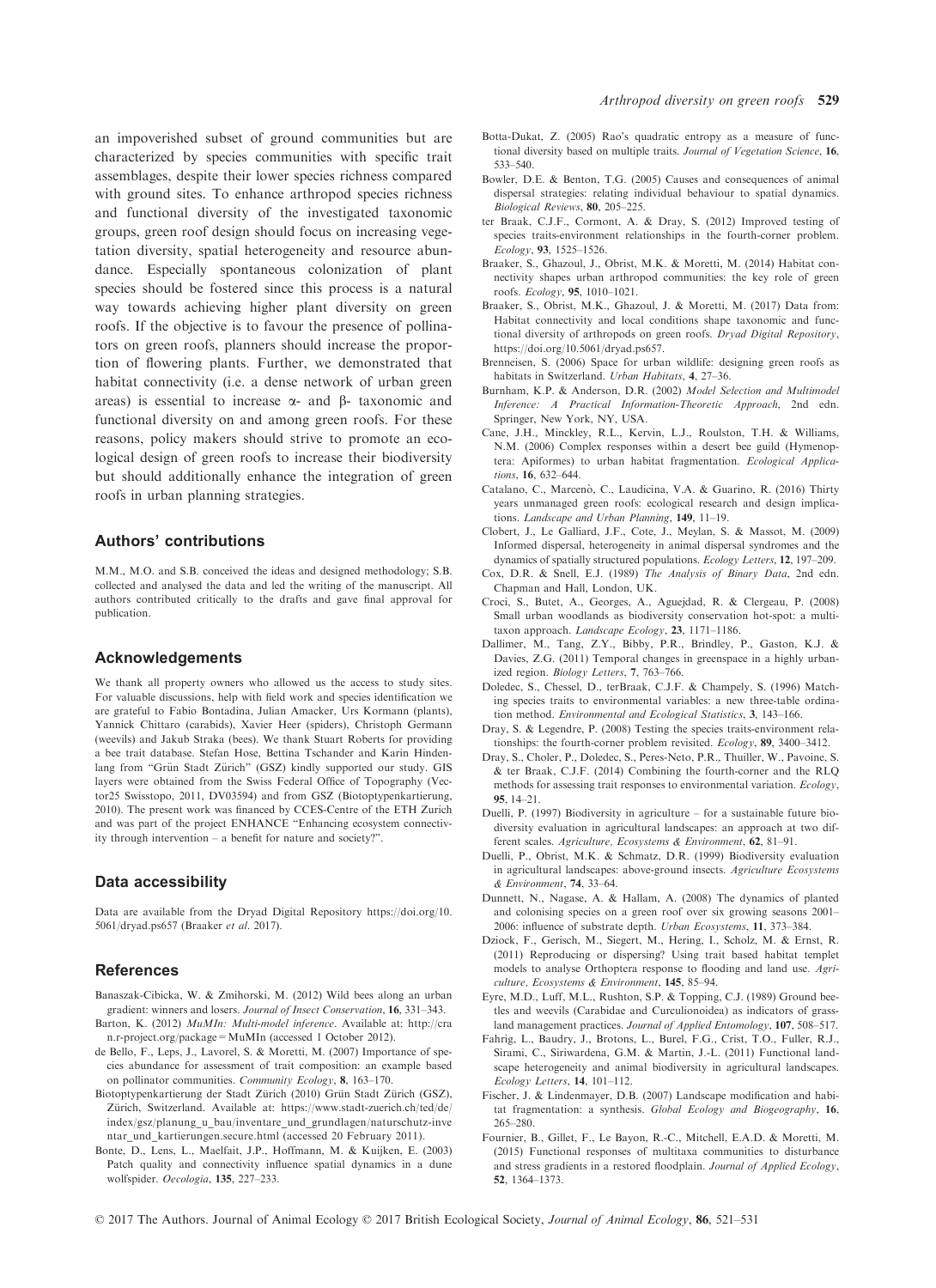- Francis, R.A. & Lorimer, J. (2011) Urban reconciliation ecology: the potential of living roofs and walls. Journal of Environmental Management, 92, 1429–1437.
- Fuller, R.A., Irvine, K.N., Devine-Wright, P., Warren, P.H. & Gaston, K.J. (2007) Psychological benefits of greenspace increase with biodiversity. Biology Letters, 3, 390–394.
- Gedge, D. & Kadas, G. (2005) Green roofs and biodiversity. Biologist, 52, 161–169.
- Gerisch, M., Agostinelli, V., Henle, K. & Dziock, F. (2012) More species, but all do the same: contrasting effects of flood disturbance on ground beetle functional and species diversity. Oikos, 121, 508–515.
- Grime, J.P. (2006) Trait convergence and trait divergence in herbaceous plant communities: mechanisms and consequences. Journal of Vegetation Science, 17, 255–260.
- Hennig, E.I. & Ghazoul, J. (2011) Plant-pollinator interactions within the urban environment. Perspectives in Plant Ecology Evolution and Systematics, 13, 137–150.
- Hill, M.O. & Smith, A.J.E. (1976) Principal component analysis of taxonomic data with multi-state discrete characters. Taxon, 25, 249–255.
- Holm, S. (1979) A simple sequentially rejective multiple test procedure. Scandinavian Journal of Statistics, 6, 65–70.
- Keddy, P.A. (1992) Assembly and response rules: two goals for predictive community ecology. Journal of Vegetation Science, 3, 157–164.
- Knapp, S., Kuhn, I., Schweiger, O. & Klotz, S. (2008) Challenging urban species diversity: contrasting phylogenetic patterns across plant functional groups in Germany. Ecology Letters, 11, 1054–1064.
- Köhler, M.  $(2006)$  Long-term vegetation research on two extensive green roofs in Berlin. Urban Habitats, 4, 3–26.
- Kovács-Hostyánszki, A., Elek, Z., Balázs, K. et al. (2013) Earthworms, spiders and bees as indicators of habitat quality and management in a low-input farming region—a whole farm approach. Ecological Indicators, 33, 111–120.
- Ksiazek, K., Fant, J. & Skogen, K. (2012) An assessment of pollen limitation on Chicago green roofs. Landscape and Urban Planning, 107, 401–408.
- Laliberté, E. & Shipley, B. (2011) FD: measuring functional diversity from multiple traits, and other tools for functional ecology. Available at: <http://cran.r-project.org/web/packages/FD/> (accessed 12 August 2012).
- Legendre, P. & Legendre, L. (1998) Numerical Ecology, 2nd English edn. Elsevier, Amsterdam, The Netherlands.
- Lizée, M.-H., Mauffrey, J.-F., Tatoni, T. & Deschamps-Cottin, M. (2011) Monitoring urban environments on the basis of biological traits. Ecological Indicators, 11, 353–361.
- Lundholm, J., MacIvor, J.S., MacDougall, Z. & Ranalli, M. (2010) Plant species and functional group combinations affect green roof ecosystem functions. PLoS ONE, 5, 1-10.
- MacIvor, J.S. (2015) Building height matters: nesting activity of bees and wasps on vegetated roofs. Israel Journal of Ecology & Evolution, 1-9.
- MacIvor, J. & Lundholm, J. (2011) Insect species composition and diversity on intensive green roofs and adjacent level-ground habitats. Urban Ecosystems, 14, 225–241.
- MacIvor, J.S., Ruttan, A. & Salehi, B. (2015) Exotics on exotics: pollen analysis of urban bees visiting Sedum on a green roof. Urban Ecosystems, 18, 419–430.
- Madre, F., Vergnes, A., Machon, N. & Clergeau, P. (2013) A comparison of 3 types of green roof as habitats for arthropods. Ecological Engineering, 57, 109–117.
- Matteson, K.C., Ascher, J.S. & Langellotto, G.A. (2008) Bee richness and abundance in New York City urban gardens. Annals of the Entomological Society of America, 101, 140–150.
- McFrederick, Q.S. & LeBuhn, G. (2006) Are urban parks refuges for bumble bees Bombus spp. (Hymenoptera: Apidae)? Biological Conservation, 129, 372–382.
- Michener, C.D. (2000) The Bees of the World. Johns Hopkins University Press, Baltimore, MD, USA.
- Moretti, M., de Bello, F., Roberts, S.P.M. & Potts, S.G. (2009) Taxonomical vs. functional responses of bee communities to fire in two contrasting climatic regions. Journal of Animal Ecology, 78, 98–108.
- Mouchet, M.A., Villeger, S., Mason, N.W.H. & Mouillot, D. (2010) Functional diversity measures: an overview of their redundancy and their ability to discriminate community assembly rules. Functional Ecology, 24, 867–876.
- Mouquet, N. & Loreau, M. (2003) Community patterns in source-sink metacommunities. American Naturalist, 162, 544–557.
- Nentwig, W. (1988) Augmentation of beneficial arthropods by strip-mangement. 1. Succession of predacious arthropods and long-term change in the ratio of phytophagous and predacious arthropods in a meadow. Oecologia, 76, 597–606.
- Oberndorfer, E., Lundholm, J., Bass, B. et al. (2007) Green roofs as urban ecosystems: ecological structures, functions, and services. BioScience, 57, 823–833.
- R Development Core Team (2011) R: A Language and Environment for Statistical Computing. Reference index version 2.13.0. R Foundation for Statistical Computing, Vienna, Austria.
- Rao, C.R. (2004) Rao's Axiomatization of Diversity Measures. John Wiley & Sons Inc (online publication).
- Reginster, I. & Rounsevell, M. (2006) Scenarios of future urban land use in Europe. Environment and Planning B-Planning & Design, 33, 619–636.
- Richards, S.A., Whittingham, M.J. & Stephens, P.A. (2011) Model selection and model averaging in behavioural ecology: the utility of the IT-AIC framework. Behavioral Ecology and Sociobiology, 65, 77–89.
- Samu, F. & Szinetár, C. (2002) On the nature of agrobiont spiders. Journal of Arachnology, 30, 389–402.
- Sattler, T., Borcard, D., Arlettaz, R., Bontadina, F., Legendre, P., Obrist, M.K. & Moretti, M. (2010a) Spider, bee, and bird communities in cities are shaped by environmental control and high stochasticity. Ecology, 91, 3343–3353.
- Sattler, T., Duelli, P., Obrist, M.K., Arlettaz, R. & Moretti, M. (2010b). Response of arthropod species richness and functional groups to urban habitat structure and management. Landscape Ecology, 25, 941-954.
- Schindler, B.Y., Griffiths, A.B. & Jones, K.N. (2011) Factors influencing arthropod diversity on green roofs. Cities and the Environment (CATE), 4, 1–20.
- Schweiger, O., Maelfait, J.P., Van Wingerden, W. et al. (2005) Quantifying the impact of environmental factors on arthropod communities in agricultural landscapes across organizational levels and spatial scales. Journal of Applied Ecology, 42, 1129–1139.
- Siemann, E., Tilman, D., Haarstad, J. & Ritchie, M. (1998) Experimental tests of the dependence of arthropod diversity on plant diversity. American Naturalist, 152, 738–750.
- da Silva, P.M., Aguiar, C.A.S., Niemelä, J., Sousa, J.P. & Serrano, A.R.M. (2008) Diversity patterns of ground-beetles (Coleoptera: Carabidae) along a gradient of land-use disturbance. Agriculture, Ecosystems & Environment, 124, 270–274.
- Symonds, M.R.E. & Moussalli, A. (2011) A brief guide to model selection, multimodel inference and model averaging in behavioural ecology using Akaike's information criterion. Behavioral Ecology and Sociobiology, 65, 13–21.
- Tonietto, R., Fant, J., Ascher, J., Ellis, K. & Larkin, D. (2011) A comparison of bee communities of Chicago green roofs, parks and prairies. Landscape and Urban Planning, 103, 102–108.
- Tratalos, J., Fuller, R.A., Warren, P.H., Davies, R.G. & Gaston, K.J. (2007) Urban form, biodiversity potential and ecosystem services. Landscape and Urban Planning, 83, 308-317.
- Tschander, B. (2007) Flachdachbegruenung in der Stadt Zurich. Gruen Stadt Zurich, Naturfoerderung, Fachstelle Naturschutz, Zurich, Switzerland.
- United Nations (2013) World Urbanization Prospects: The 2012 Revision. United Nations, New York, NY, USA.
- Vector25 Swisstopo (2011) Das digitale Landschaftsmodell der Schweiz. Bundesamt für Landestopographie. Available at: [https://www.swissto](https://www.swisstopo.admin.ch/en/maps-data-online.html) [po.admin.ch/en/maps-data-online.html](https://www.swisstopo.admin.ch/en/maps-data-online.html) (accessed 10 April 2009).
- Vergnes, A., Le Viol, I. & Clergeau, P. (2012) Green corridors in urban landscapes affect the arthropod communities of domestic gardens. Biological Conservation, 145, 171–178.
- Violle, C., Navas, M.L., Vile, D., Kazakou, E., Fortunel, C., Hummel, I. & Garnier, E. (2007) Let the concept of trait be functional! Oikos, 116, 882–892.
- Weiher, E., Freund, D., Bunton, T., Stefanski, A., Lee, T. & Bentivenga, S. (2011) Advances, challenges and a developing synthesis of ecological community assembly theory. Philosophical Transactions of the Royal Society B-Biological Sciences, 366, 2403–2413.
- Westphal, C., Steffan-Dewenter, I. & Tscharntke, T. (2003) Mass flowering crops enhance pollinator densities at a landscape scale. Ecology Letters, 6, 961–965.
- Williams, N.S.G., Lundholm, J. & MacIvor, J.S. (2014) Do green roofs help urban biodiversity conservation? Journal of Applied Ecology, 51, 1643–1649.